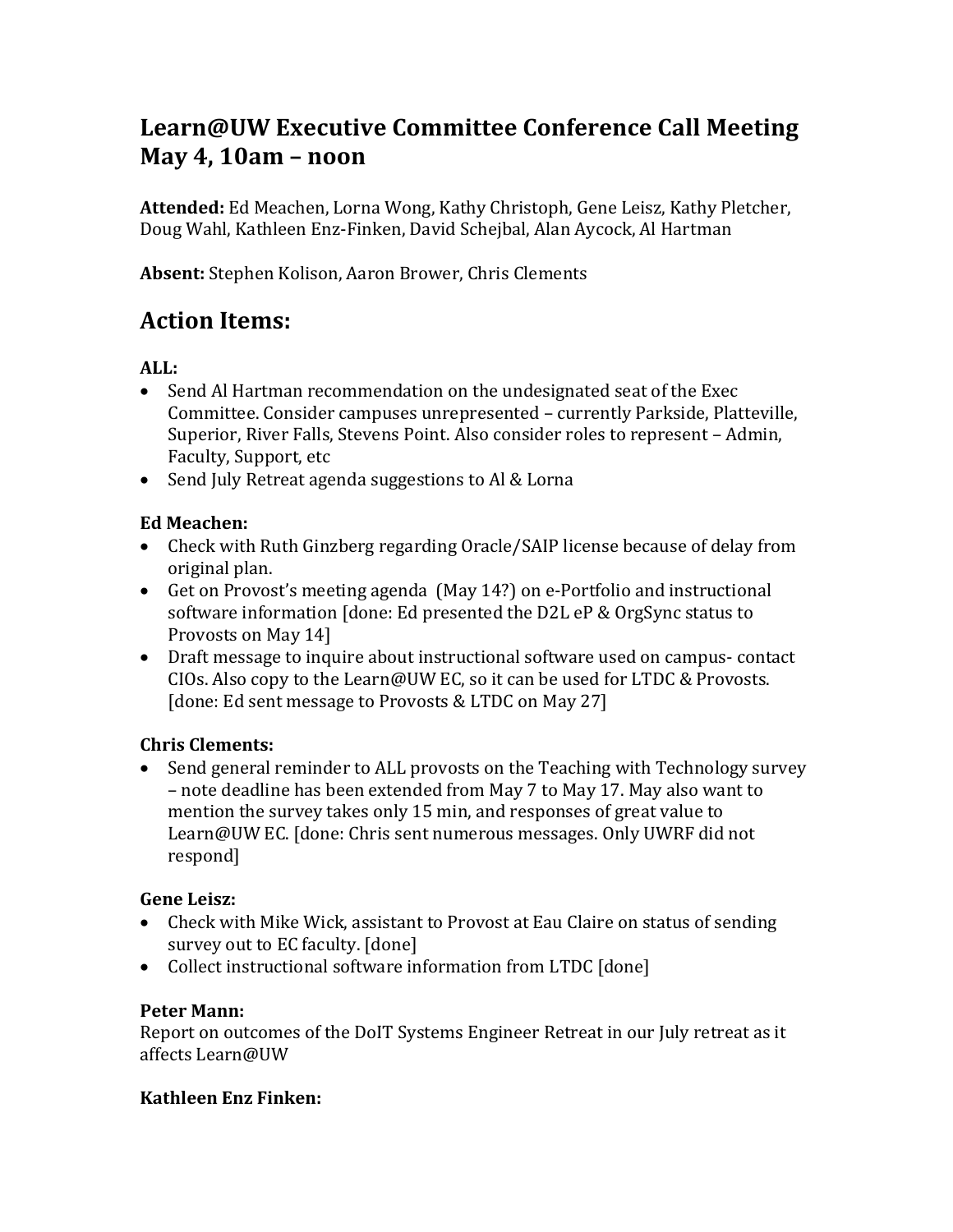Contact provosts regarding instructional software, coordinate with Ed's message on the type of information to collect [done: Ed sent message to Provosts]

#### **Lorna Wong:**

- Work with Ed on presenting eP to provosts [done]
- Collect software information input and compile for July meeting [in progress]
- Coordinate July Retreat meeting times and location [in progress]

#### **Al/Ed/Kathy P/Lorna – work on Retreat Agenda later in May or June**

# **Meeting Notes**

*Some items are updated with current status since our May 4 meeting as the project has progressed since we met.*

### **Unfilled position of Exec Committee – Al Hartman**

The composition of the committee has changed. Chris Clements has resumed her position as Dean of College of Business & Economics at Whitewater. We now have two deans and two provosts on the EC. Gene Leisz has replaced Andy Speth as LTDC representative (1 year rotation). Al would like to fill the undesignated vacant position. Please consider the current composition and campus representation and send recommendation to Al before July Retreat.

### **Learn@UW Storage report - Recap of Spring semester events and future mirgration plans - Peter Mann**

An unexpected technical issue prevented the growth of the volumes on the file server

- March 18, 2010 Migrated three (3) file server volumes to Clariion storage – UW-Madison content (L), UWS file (M), and UW-Milwaukee content (N). No service interruption impact on customers (work done within two maintenance windows).
- Running syncing process in preparation for cut over to Netapp storage. Reminder that Netapp offers service improvements, e.g. de-duplication, thin provisioning. These features should reduce total amount of disk storage needed and amount of effort required to extend the volumes. Aside: we currently use this storage in Non-Production environments.
- June 4  $(F)$  June 5  $(Sa)$  Cut over all file server volumes to Netapp storage solution. This work requires a 14 hour service outage (10 p.m. – Noon) and will include acceptance testing. Site Administrators were notified of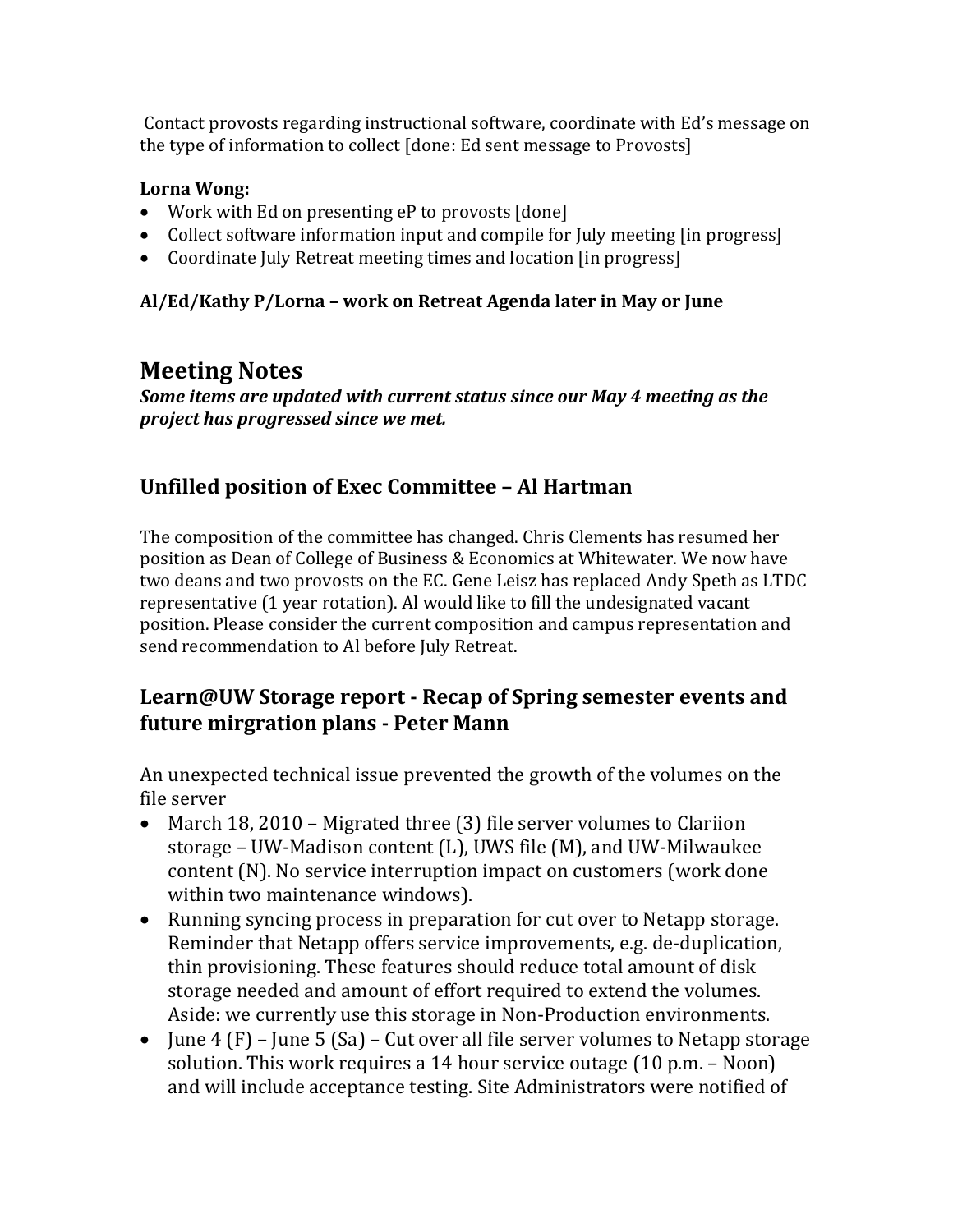the event at F2F meeting in March and other channels, e.g. calendar, eNews. Backup dates are June  $11$  (F) – June  $12$  (Sa).

• DoIT Systems Engineering and Operations conducting a retreat that focuses on storage and backup needs/services.

### **D2L V9 production deployment schedule for this summer – Jeanne Blochwitz/Peter Mann**

*[Following includes current update as of 6/1/2010 – Decision is to proceed with upgrade as scheduled below]*

- Decision date moved from May 18 to June 1
	- o Upgrade dates will change UWS –July 7/8 UWM no change (June 21/22)
- Pending issues to be resolved potential show-stopper:
	- o Authentication issues D2L upgraded authentication code to .Net architecture.
		- IAA Authhub authentication scripts need to be updated for new D2L version- D2L provided a solution on 5/20.
	- o Shibboleth authentication issue close to being resolved (UW-Madison, UW-System)
		- D2L supplied a 'beta' version of the new standard Shibboleth authentication module. This method is un-tested.
		- Will be testing before June 1
	- o Performance slowness
		- D2L has supplied a patch, waiting on details
	- o Integration issues does not take username change can affect enrollment & potential show stopper
- Utility working very hard to get V9 upgraded this summer
	- o Meeting with D2L AM on a weekly basis
	- o Meeting with MSNCU to exchange info
		- $\blacksquare$  MNSCU plan to upgrade June 4/5
		- No other MSDL institutions upgrading this summer.

### **D2L Account Manager Visit report – end of March – Lorna Wong**

D2L Account Managers Craig Wahl and Jeannette Brewer visited UW March 29 - April 1. They spent a day in Stout attending the D2L Site-admin F2F meeting. Then they met with Utility Team, UWSA (Ed, Al, Lorna, Kathy), and eP campus representatives in Madison.

D2L gave the site-admins a preview of the v9 features and presented areas that they are planning active development in the near future. User input will be needed and the SAs can get involved. D2L also presented a road map for the next 2-3 years to the UWS group in Madison, but was not able to leave us any documents because of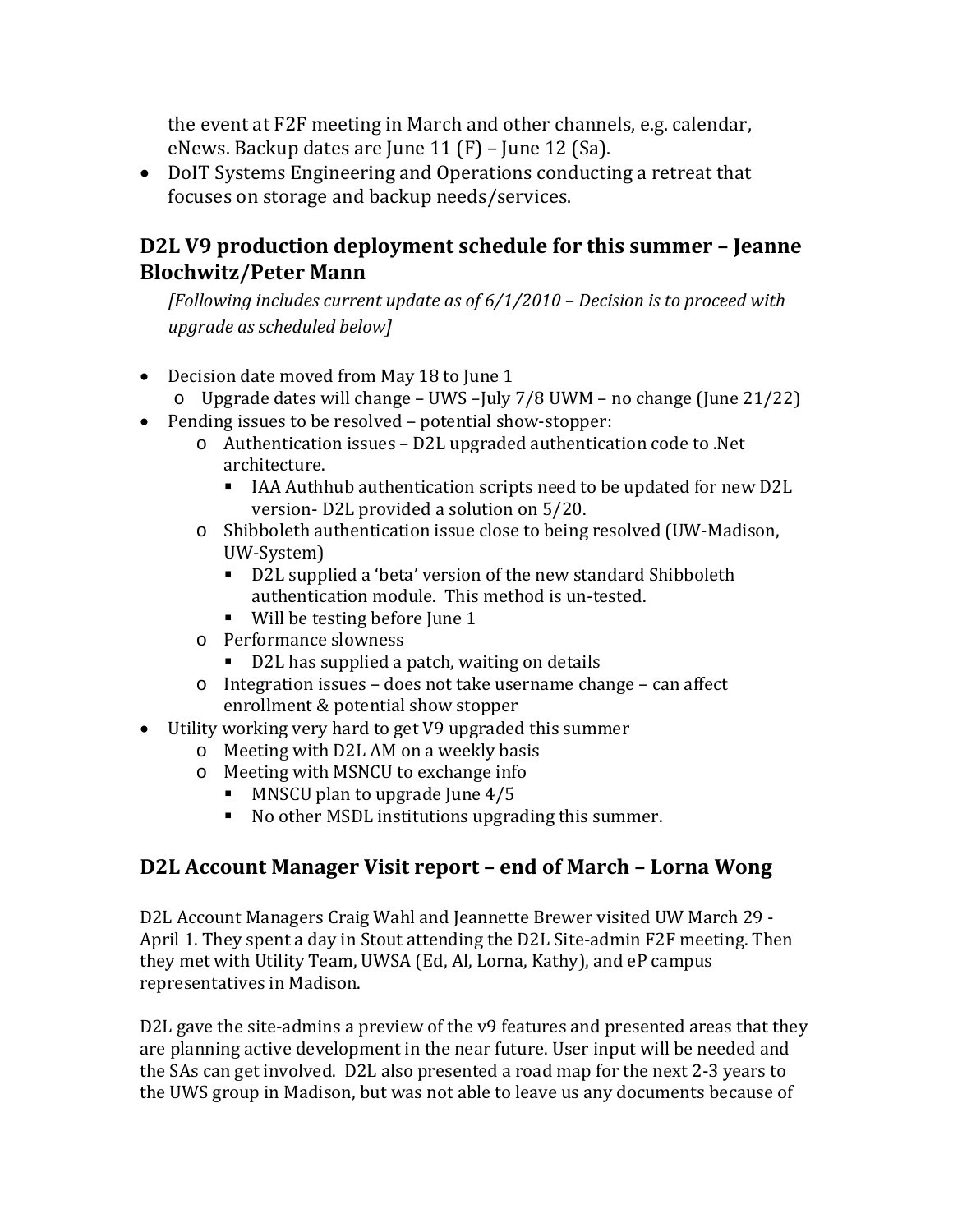issues with non-disclosure agreement. Discussion with the eP pilot group was good. D2L presented the some long awaited for features with v9 rollout. It was a good exchange.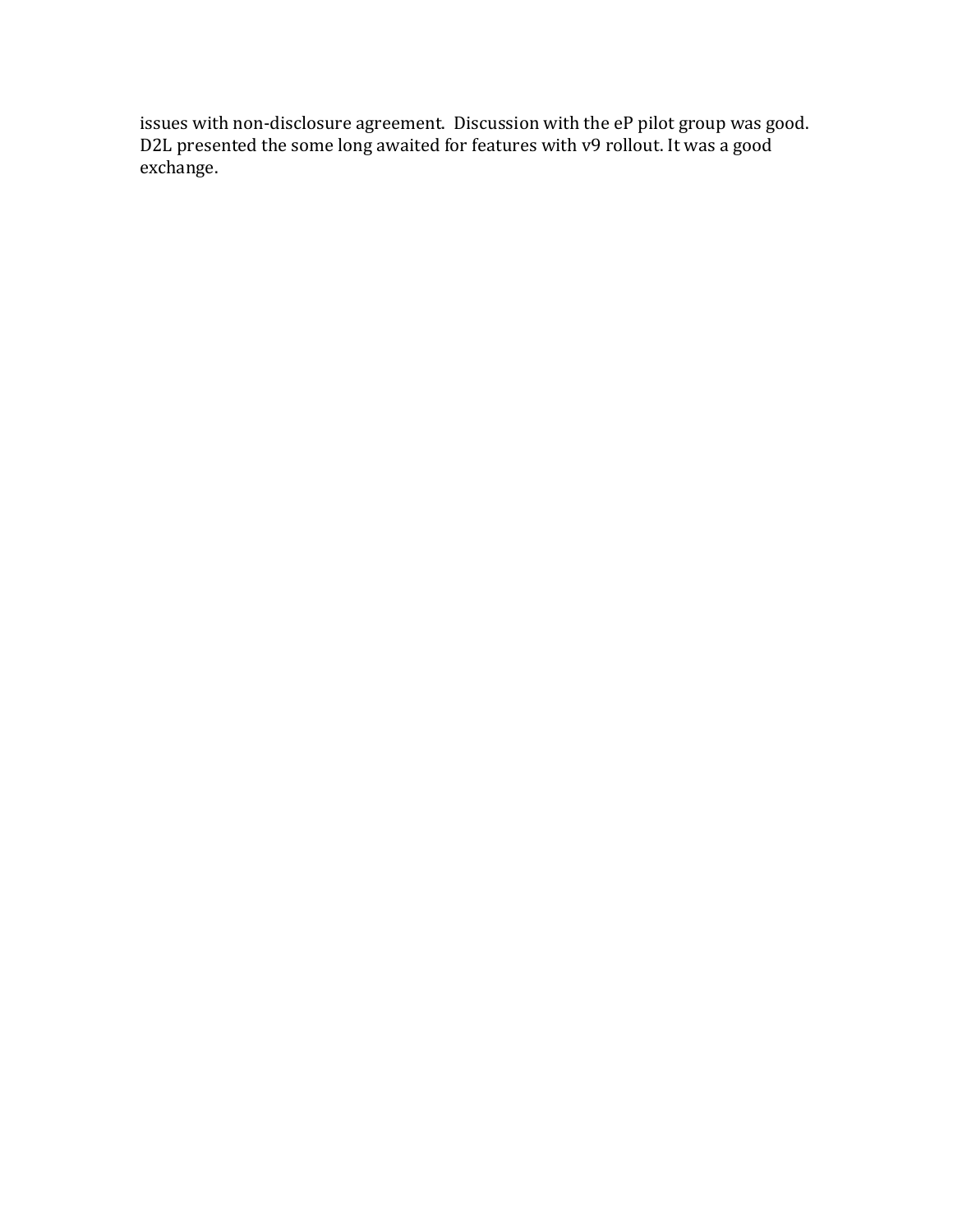# **SAIP project update – Jeanne Blochwitz / Lorna Wong**

*[Following include a status update as of 5/26/2010]*

### **What is SAIP?**

- **S**tudent **A**dministration **I**ntegration **P**ack
- **Oracle PeopleSoft** functionality for integration with Learning Management Systems (LMS)
- Uses IMS Learning Information Services Standard (LIS 2.0) http://www.imsglobal.org/lis.cfm
- Desire2Learn (D2L) integration will work with this new standard
- Received approval from CSRG for pilot
- Part of the pilot will be an assessment of SAIP for full UW-System license

#### **Original Project proposal in three Phases**

- Phase I: Assessment planned for Jun-Sep 2010
- Phase II: Beta Testing planned for Sep-Oct 2010
- Phase III: Pilot Implementation for Spring 2010

#### **Key Benefits**

- Sustainable model for integration between Student Information
- System (SIS) and LMS
- Real Time updates
- Move from custom interfaces to standards-based solutions
- All PeopleSoft campuses get SIS and Grade Integration with D2L
- Simplified support and maintenance
	- o Lower cost, effort
- SAIP can interact with other systems
- Provide flexibility moving forward

### **Risks of Not Looking at SAIP**

- No access to real-time data
- Oracle and D2L will move forward
	- o Using new web service-based standards
- Maintenance/Support Costs could go up greatly
	- o Maintaining custom interfaces gets harder over time

### **Update 5/20/10**

- Plan changed due to delays by D2L for y9 and SAIP product
	- o D2L now expects to deliver SAIP for testing in mid-late July 2010.
	- o Utility working with D2L on SOW for assessment phase.
	- o D2L was originally requesting a full UWS test environment (Peoplesoft and D2L) for development testing
	- o Oracle working with D2L to provide the test harness for D2L development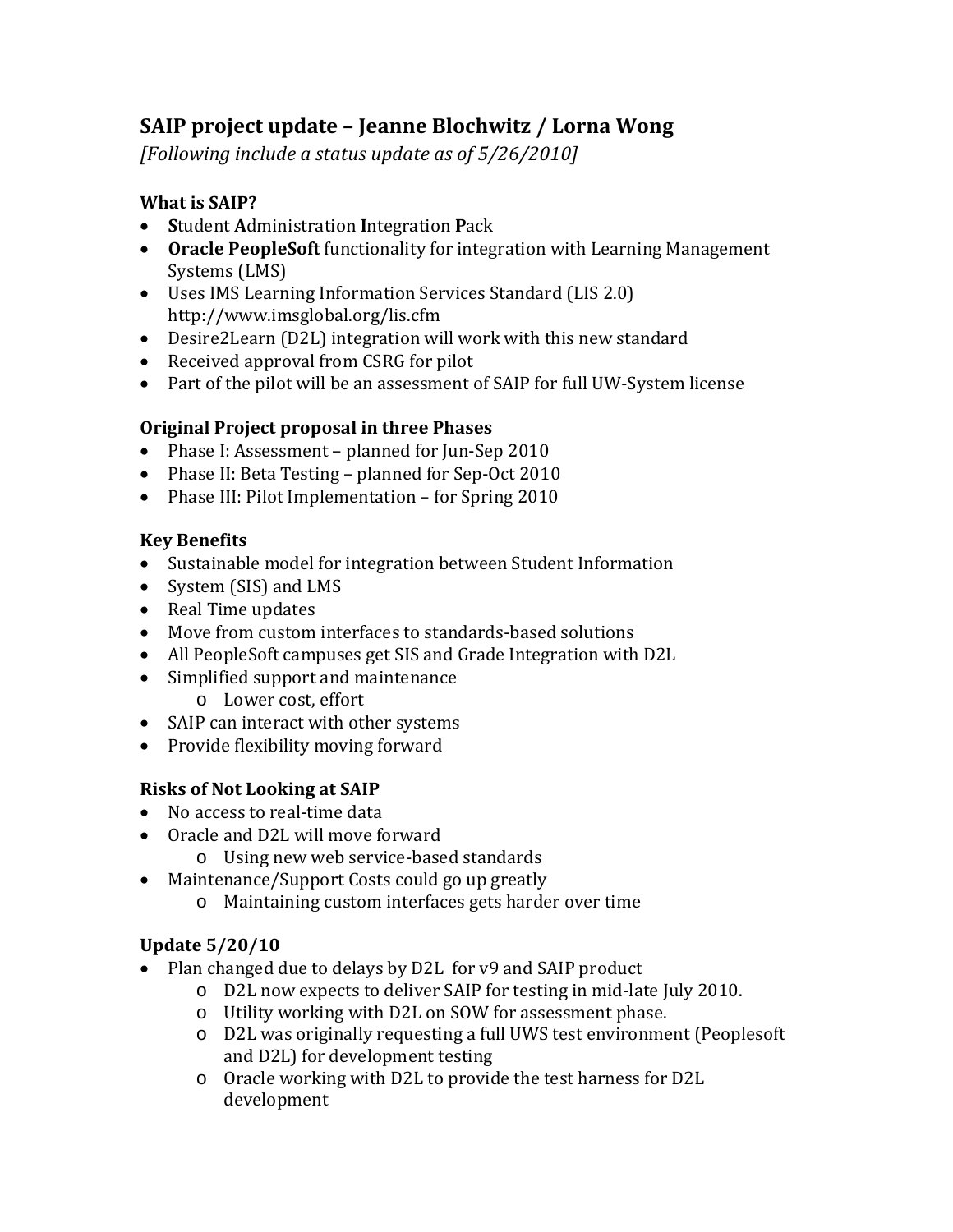- o D2L SAIP product is being developed using D2L version 9.0
- Current Status
	- o D2L assigned an overall project manager Chris Cole, and two technical contacts
	- o Plan to finalize the D2L SOW for the assessment phase by end of May.
	- o Will begin work on next SOWs for acceptance testing, deployment planning and production deployments.
- Held Overview Session with Pilot Campuses May 3, 2010
	- o Attended by Lorna Wong (UWSA), Jeanne Blochwitz, Diane Landry (Uility), David Thompson-Hall(Miler), Pilot campuses: UW-Green Bay, UW-River Falls, UW-Stout (D2L SA, SIS technical, and Registrar Office)

# **2010 Faculty Survey – Al Hartman / Lorna Wong / Peter Mann**

*[Following include a status update as of 5/26/2010]*

The "UW System Faculty/Academic Staff Survey of Online Teaching, Learning and Services" was designed by a small task force [Al Hartman, Peter Mann, Lorna Wong, Chris Clements, Andy Speth, Alan Aycock, and Jeff Bohrer].

It was released on May 6 to all campuses through the Provost's offices. Subsequent reminders were sent by Chris Clements to the provosts. The survey closed on May 17 with 1735 responses. All campuses were represented except River Falls. Al, Peter and Lorna are working on the analysis and report to be discussed at our July retreat. Individual campus report and data will be distributed to the campuses.

### **CSRG Budget Plan for Academic Systems – Ed Meachen**

Ed reported on the approved CSRG budget for Academic Systems. FY11 budget was approved with a reduction of \$74,000 from the original request due to the fact that only 1 additional FTE was approved instead of 2 requested. Details of the CSRG budget were sent to the Exec Committee and available on the D2L course site for future reference.

### **Software volume licensing – Al Hartman**

Al presented the idea that the Learn@UW EC has an expanded interest beyond D2L and related system. More attention needs to be paid to the instructional software used by campuses, in terms of volume purchasing,